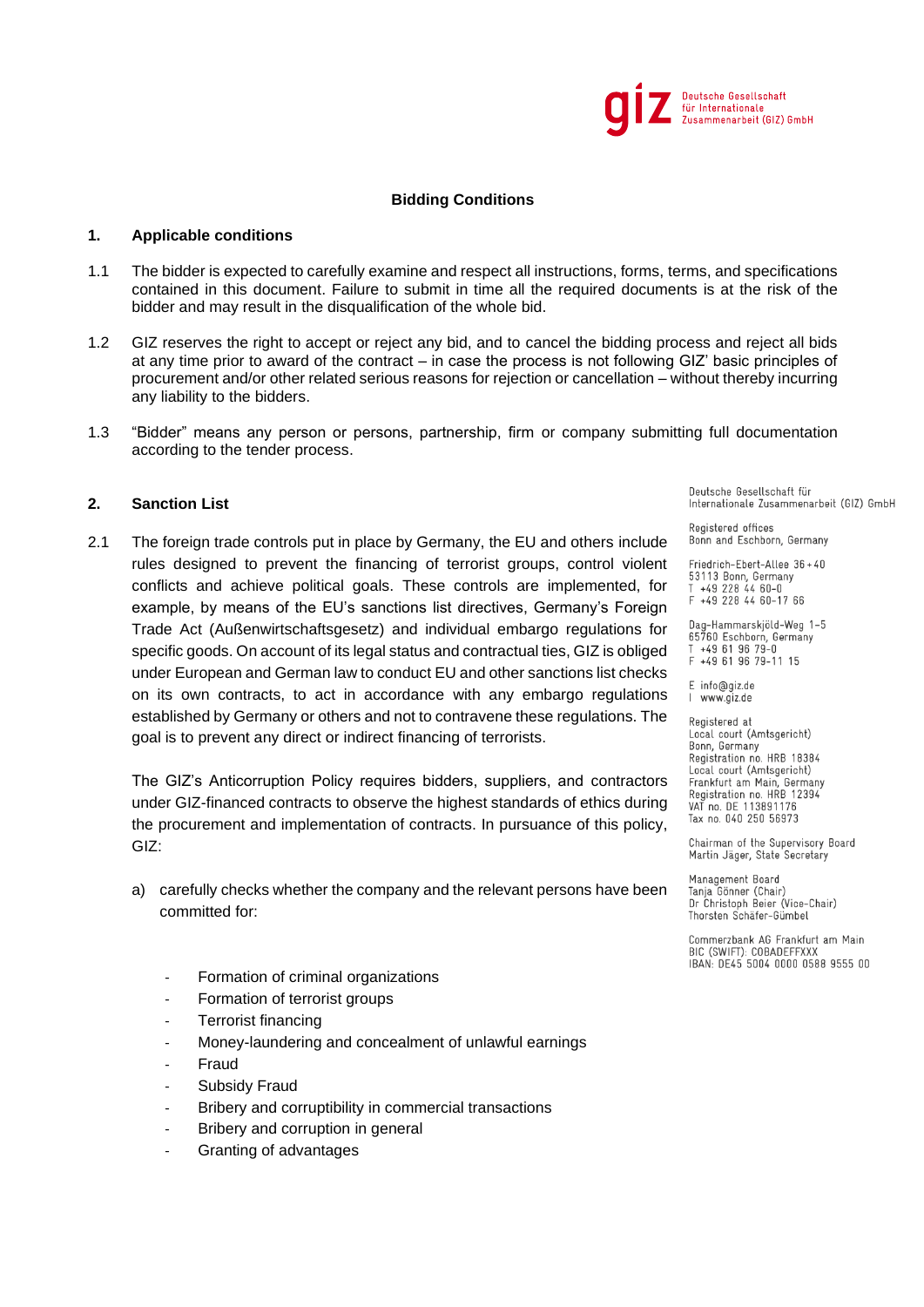

#### Tender no. 83408632

- Human trafficking, forced prostitution, forced labor, exploitation of labor, exploitation by means of deprivation of liberty.
- b) would reject the whole bid, if it determines that the bidder has (directly or through an agent) engaged in corrupt, fraudulent, collusive, or coercive practices.
- c) will sanction a party and declare as ineligible, either indefinitely or for a stated period, to participate in GIZ-financed activities, if the firm has (directly or through an agent) engaged in corrupt, fraudulent, collusive, or coercive practices.
- 2.2 The Bidder shall, upon request, certify and provide evidence to the GIZ that none of these circumstances mentioned in this clause under a) apply.
- 2.3 The bidder, and/or business associates, project partners, target groups and interested members of the public are invited to participate in clarifying any corruption-related circumstances.
- 2.4 A list of all relevant key personnel of the bidding company and/or consortium involved in this tender including the authorised manager and/or representants of the bidding company and/or consortium with the power of attorney, each with a sample of signatures and a copy of the ID, must be provided.

### **3. Eligible bidders**

Bidders shall not be eligible for the award of contracts and GIZ may reject the whole bid or may terminate a contract in whole or in part, without compensation, if:

- The company has demonstrably infringed applicable environmental, social or labour law obligations in the performance of public contracts.
- The company is insolvent, if insolvency proceedings or similar proceedings have been initiated against the assets of the company, if the initiation of such proceedings has been refused for lack of assets, if the company is in liquidation or has ceased its activities
- The company demonstrable has been committed a gross misconduct which questions the integrity of the company.
- GIZ has sufficient evidence that the company has entered into agreements or concerted practices with other companies which purpose or effect the prevention, restriction, or distortion of a competition.
- There is a conflict of interest in the process of the award procedure which could affect the impartiality and independence of a person working for GIZ in the process of the award procedure and which cannot be effectively eliminated by other less restrictive measures.
- A distortion of competition results from the fact that the company was already involved in the preparation of the award procedure and this distortion of competition cannot be eliminated by other, less restrictive measures.
- The organization has substantially or persistently inadequately fulfilled services or deliveries during an earlier contract which resulted in premature termination, damages or an equivalent legal consequence.
- The company has committed serious fraud or withheld information or is unable to provide the necessary/supporting evidence/documents.

The company has attempted to improperly influence the decision-making of GIZ, has attempted to obtain confidential information through which it could obtain improper advantages in the award procedure, or has negligently or intentionally transmitted misleading information which could significantly influence the award decision of the GIZ, or has attempted to transmit such information.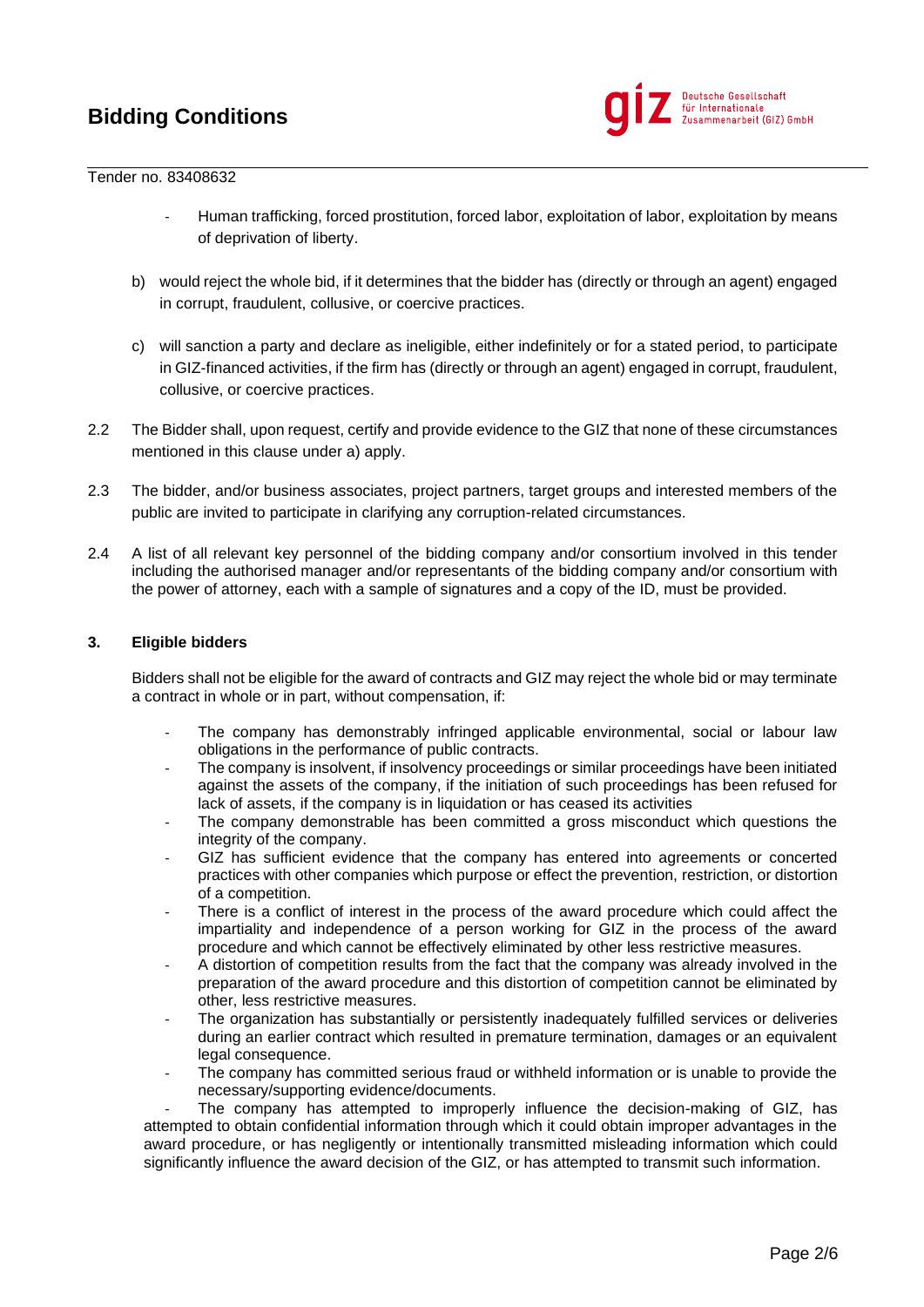

#### Tender no. 83408632

The Bidder shall, upon request, certify and provide evidence to the GIZ that none of these circumstances mentioned in this clause apply.

## **4. Amendment of bidding documents**

- 4.1 At any time prior to the deadline for submission to bids, the GIZ may, for any reason, whether on his own initiative or in response to a clarification requested by a prospective bidder, modify the bidding documents by amendment.
- 4.2 All prospective bidders that have received the bidding documents will be notified of the amendment in writing or by email.

### **5. Costs of Bidding**

The Bidder shall bear all costs associated with the preparation and submission of its bid, and GIZ will in no case be responsible or liable for those costs, regardless of the conduct or outcome of the bidding process.

#### **6. Language of bid**

The bid prepared by the bidder and all documents relating to the bid shall be written in the English language.

## **7. Content of the technical offer**

The bidder shall provide GIZ with the information which should in all respects satisfy the requirements laid down in the bidding documents. The bid should contain the following information, and any extra requirements will be requested during the evaluation process (if required)

- a. A detailed methodological concept in accordance with the ToR (Annex 1) which allows the GIZ assessors to examine the technical aspects in the light of the project objective (see also Assessment Grid for the Technical Evaluation of Bids, Annex 2).
- b. The bidder must provide the most recent and valid tax clearance certificate that ensures that the company is cleared of taxes.
- c. The Curricula vitae for the experts proposed for the demanded services. The CVs should include information on:
	- Name, title, nationality, date and place of birth, education, and professional training, Professional experience showing length of employment, countries of assignment, position held, project and programs and responsibilities and management experience, Special knowledge, language skills. **Please refer to the ToR (Annex 1) for more details.**
- d. A project-related presentation of the company with description of work groups taking part, divisions or other organizational units, if possible, in the form of an organizational chart, and a distribution of staff members to these organizational units with their respective qualifications and experience, the number of company's employees should be stated.
- e. Local bank account including Bank (must be under company name) data with all details from a local bank (Bank Name, Account Holder, IBAN, SWIFT CODE). GIZ will not be responsible, if the local bank of the contractor converts the payments into another currency. The contractor is not entitled to claim for any charges or fees deducted by the bank due to the exchange and/or transfer of payments.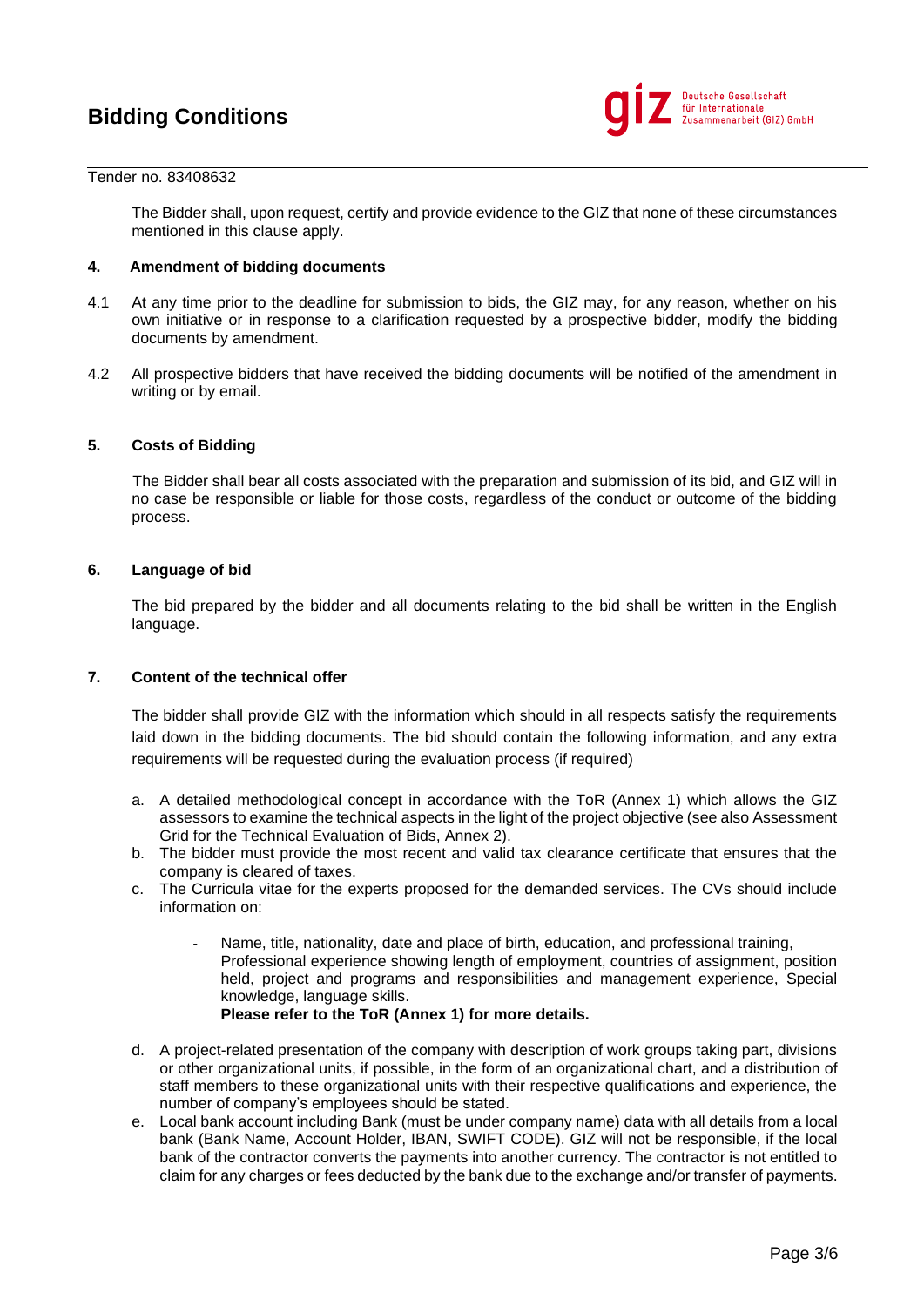

#### Tender no. 83408632

- f. To be potentially qualified for award the contract, the bidders shall:
- 1) Provide all relevant local legal registration documents of the company and all worldwide valid certificates, which includes place of registration (Company Certificate), principal place of business and written power of attorney of the signatory (ID from Ministry). All documents must be valid. In addition, the copies of original documents showing the registration with the Contractor Union must be provided.
- 2) In case of awarding GIZ might ask the awarded company to Provide Affidavit that the firm has been neither blacklisted by any Government, semi-governmental institute or private institute nor involved in any litigation in the current or during the last two (2) years or a (self-disclosure will work also).

Failure to submit all required documents signed will result in the disqualification of the whole bid.

### **8. Content of the price offer**

The price offer must contain all costs in US Dollars which are specified in Annex 2(Bid Sheet), and the Bid Sheet should be Signed and Stamped.

All the prices that would be stated in your offer, shall be free of taxes and other public charges that cannot be exempted and must be paid.

## **9. Form**

- 9.1 The bidding documents shall contain no alterations, commissions or additions, except those to comply with conditions issued by the GIZ, or as necessary to correct errors made by the bidder, in which case such corrections shall be initialled by the person or persons signing the bidding documents.
- 9.2 The bid must be based on the General Terms of Contract ('General Terms of Contract', Annex 5) for supplying services and work on behalf of the Deutsche Gesellschaft für Internationale Zusammenarbeit (GIZ) GmbH. In the event of an award of contract, they would become an integral part.
- 9.3 If you are forming a bidding consortium or association ('Association Clause, Annex 7), the bid must show who the members are and how the work is divided between them. Specifically, all members must name the lead member and authorise this member to represent the association and to receive payments on behalf of the other members. The members must also acknowledge joint and several liabilities for performing the contract. A corresponding written authorisation must be attached to the bid.
- 9.4 Bids received after the date and time of submission might not be considered.

### **10. Submission**

Please address your bid to the email address (**[IQ\\_Quotation@giz.de](mailto:IQ_Quotation@giz.de)**), the email subject must be (83408632 **Consulting Service for ToT Training)**

''If the email size is bigger than 20MB then the receiving size limit will be exceeding, subsequently the email will not be received in GIZ dedicated mailbox. The interested companies must make multiple submissions to avoid this problem'''

Bids are to be submitted as Two parts

### **A. the signed and stamped:**

1. **83408632**- Invitation letter to participate in a competitive tender.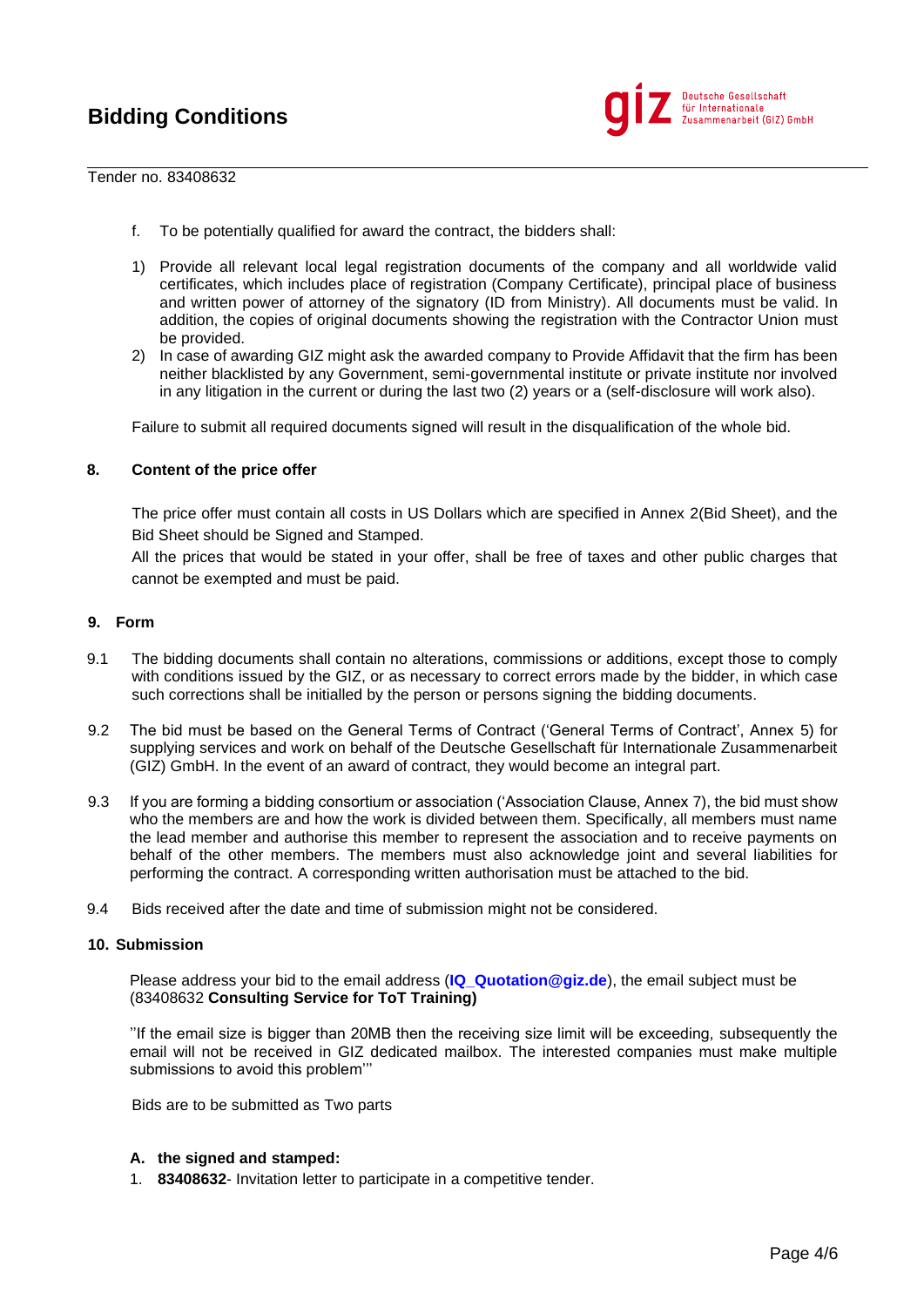

### Tender no. 83408632

- 2. **83408632** Annex 1 Terms of reference
- 3. **83408632** Annex 3 Concept Note
- 4. **83408632** Annex 4 Technical Grid Assessment
- 5. **83408632** Annex 5 General Terms of Contract
- 6. **83408632** Annex 6 Supplier's Information
- 7. **83408632 -** Annex 7 Association Clause
- 8. All technical and formal requirements stated in clause 7 in the bidding conditions.

### **B. the signed and stamped price offer (83408632- Annex 2- Bid Sheet).**

## **The price must only be mentioned in the price offer. Using the Bid Sheet (Annex 2) Noncompliance will lead in exclusion of the whole bid!**

Detailed instructions what information your bid should contain and how it should be presented are given in the attached bidding conditions (Annex A)0

## **11. Deadline for submission of bids**

11.1 Bids must be received by the GIZ at the address specified under Clause 10 no later than

#### **02:00 PM local time on 2022-05-25**

Any bid received by the GIZ after the deadline for the submission of bids prescribed by the GIZ, will be declared late and will result in the disqualification of the whole bid.

11.2 GIZ may extend the deadline for the submission of bids by amending the bidding documents in accordance with Clause 4.

#### **12. Modifications and withdrawal of bids**

Subsequent corrections, modifications, and additions only to the technical offers bid can be considered only if they are received by the GIZ before expiry of the submission deadline to this email,

### **[IQ\\_Quotation@giz.de](mailto:IQ_Quotation@giz.de)**

The email subject should be **(83408632 Consultancy Service for ToT Training**)

#### **13. Evaluation of offers:**

- 13.1 Both the technical offer and financial offer under this bid will be taken into consideration during the evaluation
- 13.2 After the final technical evaluation (cf. Assessment Grid for the Technical Evaluation of Bids, Annex 2) only the price offers of bids with at least 50% points will be opened and evaluated. Technical offer below 50% of total points will be considered as technically not acceptable. The technical offer has a weighting of 70%, the price offers 30%.
- 13.3 The evaluation of the bids is scheduled to be completed within June 2021 (expected).
- 13.4 The work is scheduled to commence within October 2021. If you do not receive a notification in writing within one month of expiry of the deadline for the award of contract, your bid has not been accepted. You shall not receive separate notice to this effect
- 13.5 GIZ will examine the bids to determine whether they are complete, whether the documents have been properly signed, and whether the bids are substantially compliant to all terms and conditions of the bidding documents.